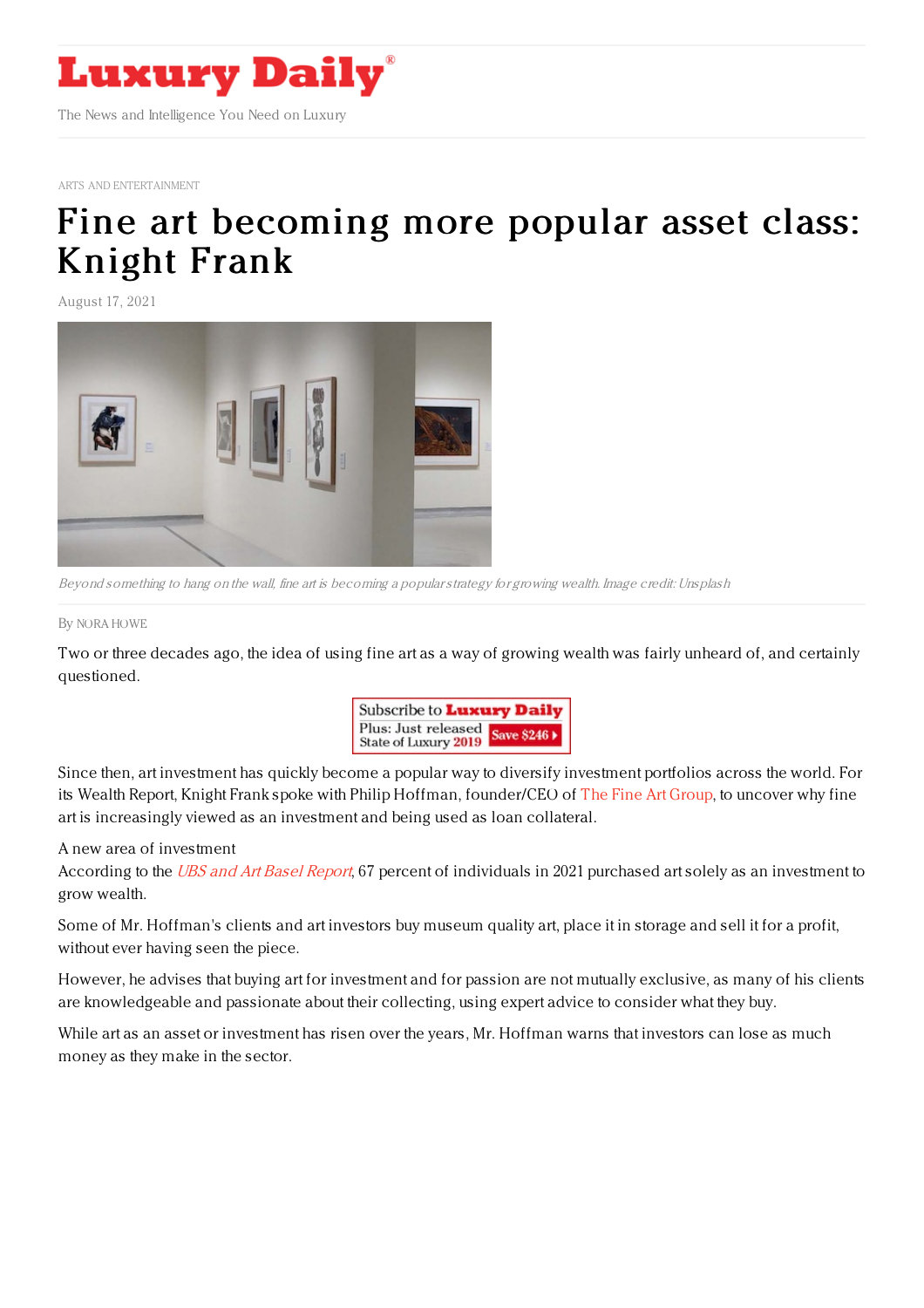

Significant artwork used as collateral may be temporarily placed on exhibition in museums. Image credit: The MetropolitanMuseum ofArt

He aims to direct his clients away from the losing side of art investment by providing expert advice, market insights and reports.

Art is increasingly being used by borrowers around the world, from high-end art dealers and collections to galleries who borrow against their art to free up capital so they can expand their existing collections.

The Fine Art Group also provides loans to private collectors, family offices and trusts with a similar strategy for acquiring more art. However, a significant proportion of its loans are used to support entrepreneurial growth.

These loans enable clients to release capital from their art and jewelry collections to fund business expansions and pursue other investment opportunities.

Typically, when artwork is used as collateral, it is placed into a fine art storage facility. However, significant artwork can be on temporary exhibition in museums.

If the collateral piece is on display in someone's home, swapping artworks from elsewhere in the collection or making a high quality copy of the original as a temporary substitute is typical. Mr. Hoffman says it is not normal for collateral artwork to remain on a client's personal wall.

The Fine Art Group most frequently lends against Impressionist, Modern and Contemporary paintings and sculptures.

These genres are more established within the international market, making the collateral more suitable than others where markets may be more selective.

The process for lending begins with a potential client providing images, catalogue descriptions and provenance information for the proposed collateral artworks. The Fine Art Group's in-house art specialists review the collection and, if suitable, a term sheet is issued within 24 to 48 hours.

To qualify for a loan, each artwork must have a minimum value of \$200,000, and the group typically requires at least two pieces of artwork per loan.



The Fine Art Group uses <sup>a</sup> multi-step process to determine its collateral lending. Image credit: The Fine Art Group

Prior to the release of any capital, experts will physically inspect the artworks, or utilize the expertise of a local art conservator to carry out the condition checks on behalf of the group.